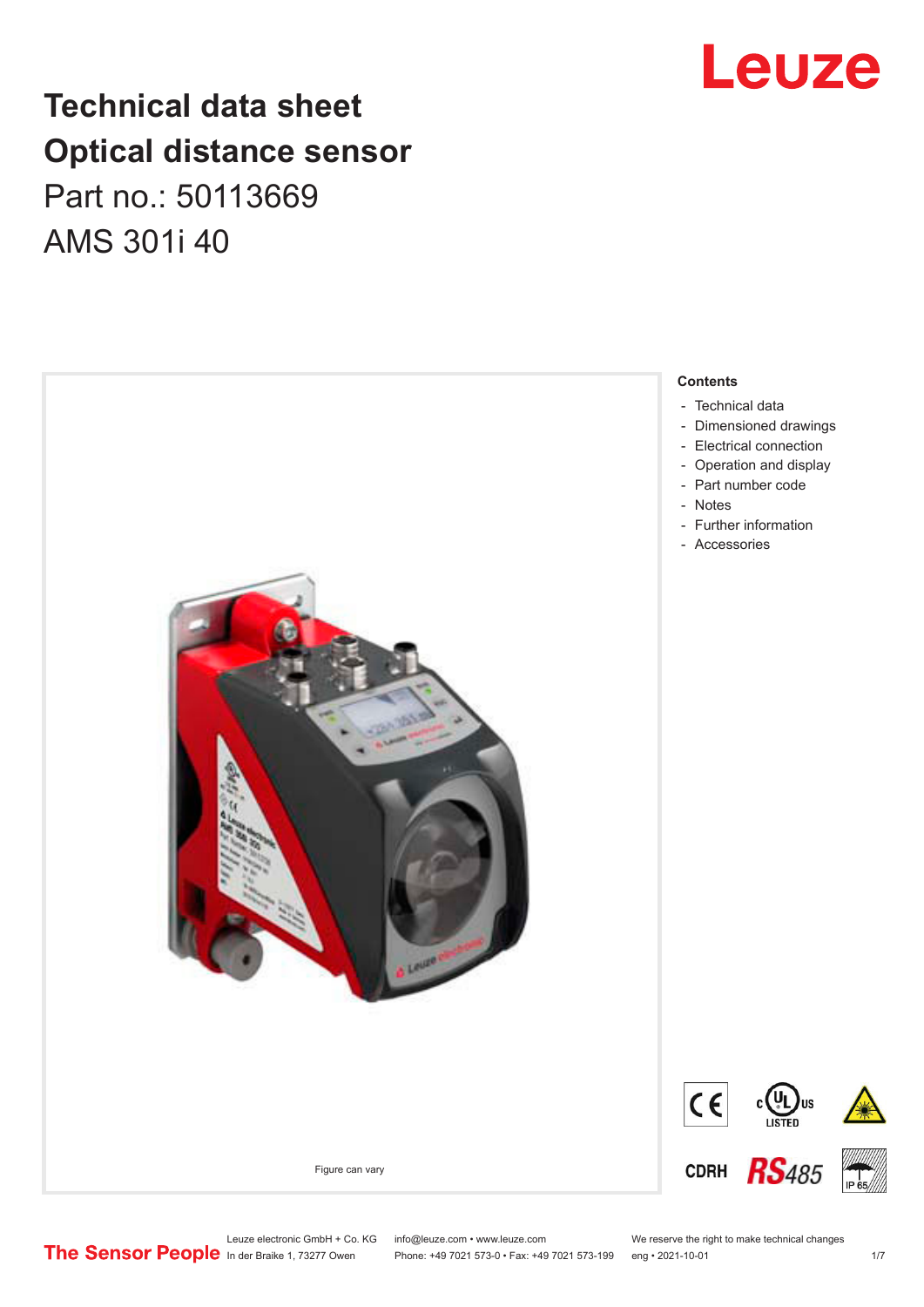# <span id="page-1-0"></span>**Technical data**

# **Leuze**

#### **Basic data**

| <b>Series</b>                          | <b>AMS 300i</b>                                   |
|----------------------------------------|---------------------------------------------------|
| Application                            | Collision protection of cranes / gantry<br>cranes |
|                                        | Positioning of electroplating plants              |
|                                        | Positioning of high-bay storage devices           |
|                                        | Positioning of skillet systems and side-          |
|                                        | tracking skates                                   |
| <b>Characteristic parameters</b>       |                                                   |
| <b>MTTF</b>                            | 31 years                                          |
|                                        |                                                   |
| <b>Optical data</b>                    |                                                   |
| <b>Light source</b>                    | Laser, Red                                        |
| Laser class                            | 2, IEC/EN 60825-1:2014                            |
| Measurement data                       |                                                   |
| <b>Measurement range</b>               | 200  40,000 mm                                    |
| <b>Accuracy</b>                        | $2 \, \text{mm}$                                  |
| Reproducibility (3 sigma)              | $0.9$ mm                                          |
| Max. traverse rate                     | $10 \text{ m/s}$                                  |
| <b>Electrical data</b>                 |                                                   |
| Performance data                       |                                                   |
| Supply voltage U <sub>R</sub>          | 18  30 V, DC                                      |
|                                        |                                                   |
| <b>Interface</b>                       |                                                   |
| <b>Type</b>                            | <b>RS 485</b>                                     |
|                                        |                                                   |
| <b>RS 485</b>                          |                                                   |
| <b>Transmission speed</b>              | 9,600  115,200 Bd                                 |
| <b>Connection</b>                      |                                                   |
| <b>Number of connections</b>           | 4 Piece(s)                                        |
|                                        |                                                   |
| <b>Connection 1</b><br><b>Function</b> | <b>BUS IN</b>                                     |
|                                        | Data interface                                    |
| <b>Type of connection</b>              | Connector                                         |
| <b>Designation on device</b>           | <b>BUS IN</b>                                     |
| <b>Thread size</b>                     | M12                                               |
| <b>Type</b>                            | Male                                              |
| No. of pins                            | 5-pin                                             |
| Encoding                               | B-coded                                           |
|                                        |                                                   |
| <b>Connection 2</b>                    |                                                   |
| <b>Function</b>                        | <b>BUS OUT</b>                                    |
|                                        | Data interface                                    |
| Type of connection                     | Connector                                         |
| <b>Designation on device</b>           | <b>BUS OUT</b>                                    |
| <b>Thread size</b>                     | M12                                               |
| <b>Type</b>                            | Female                                            |
| No. of pins                            | 5-pin<br><b>B-coded</b>                           |
| <b>Encoding</b>                        |                                                   |

|                              | <b>Connection 3</b>                       |                           |
|------------------------------|-------------------------------------------|---------------------------|
|                              | <b>Function</b>                           | PWR / SW IN / OUT         |
|                              |                                           | Voltage supply            |
|                              | Type of connection                        | Connector                 |
|                              | <b>Designation on device</b>              | <b>PWR</b>                |
|                              | <b>Thread size</b>                        | M <sub>12</sub>           |
|                              | <b>Type</b>                               | Male                      |
|                              | No. of pins                               | 5-pin                     |
|                              | Encoding                                  | A-coded                   |
|                              |                                           |                           |
|                              | <b>Connection 4</b>                       |                           |
|                              | <b>Function</b>                           | Service interface         |
|                              | Type of connection                        | Connector                 |
|                              | <b>Designation on device</b>              | <b>SERVICE</b>            |
|                              | <b>Thread size</b>                        | M <sub>12</sub>           |
|                              | <b>Type</b>                               | Female                    |
|                              | No. of pins                               | $5 - pin$                 |
|                              | Encoding                                  | A-coded                   |
|                              | <b>Mechanical data</b>                    |                           |
|                              |                                           |                           |
|                              | Design                                    | Cubic                     |
|                              | Dimension (W x H x L)                     | 84 mm x 166.5 mm x 159 mm |
|                              | <b>Housing material</b>                   | Metal                     |
|                              | Net weight                                | $2,450$ g                 |
| <b>Type of fastening</b>     |                                           | Through-hole mounting     |
| <b>Operation and display</b> |                                           |                           |
|                              |                                           |                           |
|                              | Type of display                           | <b>LC Display</b>         |
|                              |                                           | LED                       |
|                              | <b>Operational controls</b>               | Membrane keyboard         |
|                              |                                           |                           |
|                              | <b>Environmental data</b>                 |                           |
|                              | Ambient temperature, operation            | $-550 °C$                 |
|                              | Ambient temperature, storage              | $-30$ 70 °C               |
|                              | <b>Relative humidity (non-condensing)</b> | 90%                       |
|                              |                                           |                           |
|                              | <b>Certifications</b>                     |                           |
|                              | Degree of protection                      | IP 65                     |
|                              | <b>Protection class</b>                   | Ш                         |
|                              | <b>Certifications</b>                     | c UL US                   |
|                              | <b>Classification</b>                     |                           |
|                              | <b>Customs tariff number</b>              | 90318020                  |
|                              | eCl@ss 5.1.4                              | 27270801                  |
|                              | eCl@ss 8.0                                | 27270801                  |
|                              | eCl@ss 9.0                                | 27270801                  |
|                              | eCl@ss 10.0                               | 27270801                  |
|                              | eCl@ss 11.0                               | 27270801                  |
|                              | <b>ETIM 5.0</b>                           | EC001825                  |
|                              | <b>ETIM 6.0</b>                           | EC001825                  |

In der Braike 1, 73277 Owen Phone: +49 7021 573-0 • Fax: +49 7021 573-199 eng • 2021-10-01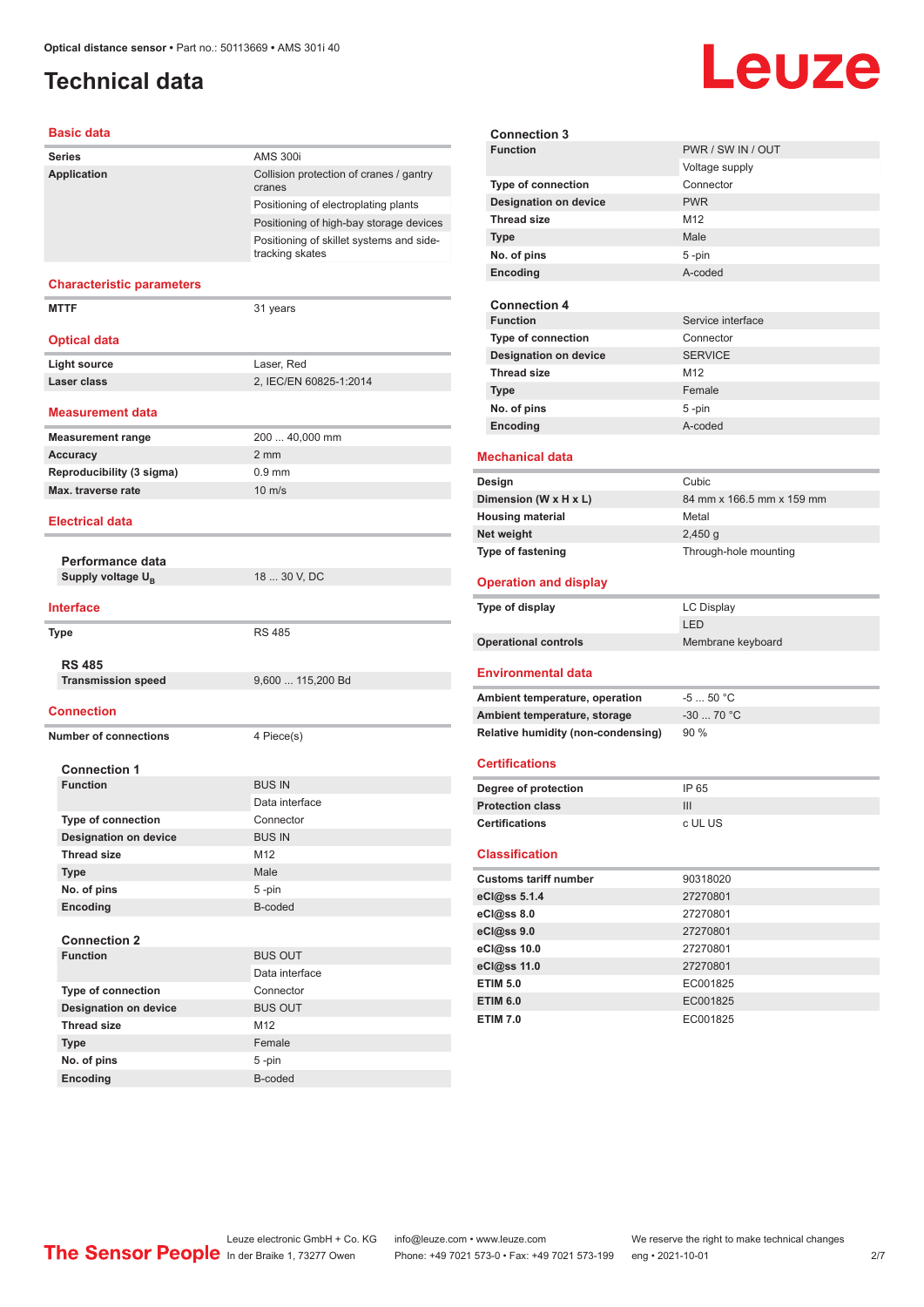# <span id="page-2-0"></span>**Dimensioned drawings**

All dimensions in millimeters



A M5 screw for alignment

C Optical axis

D Zero point of the distance to be measured

B Knurled nut with WAF 4 hexagon socket and M 5 nut for securing

# **Leuze**

Leuze electronic GmbH + Co. KG info@leuze.com • www.leuze.com We reserve the right to make technical changes<br>
The Sensor People in der Braike 1, 73277 Owen Phone: +49 7021 573-0 • Fax: +49 7021 573-199 eng • 2021-10-01

Phone: +49 7021 573-0 • Fax: +49 7021 573-199 eng • 2021-10-01 3/7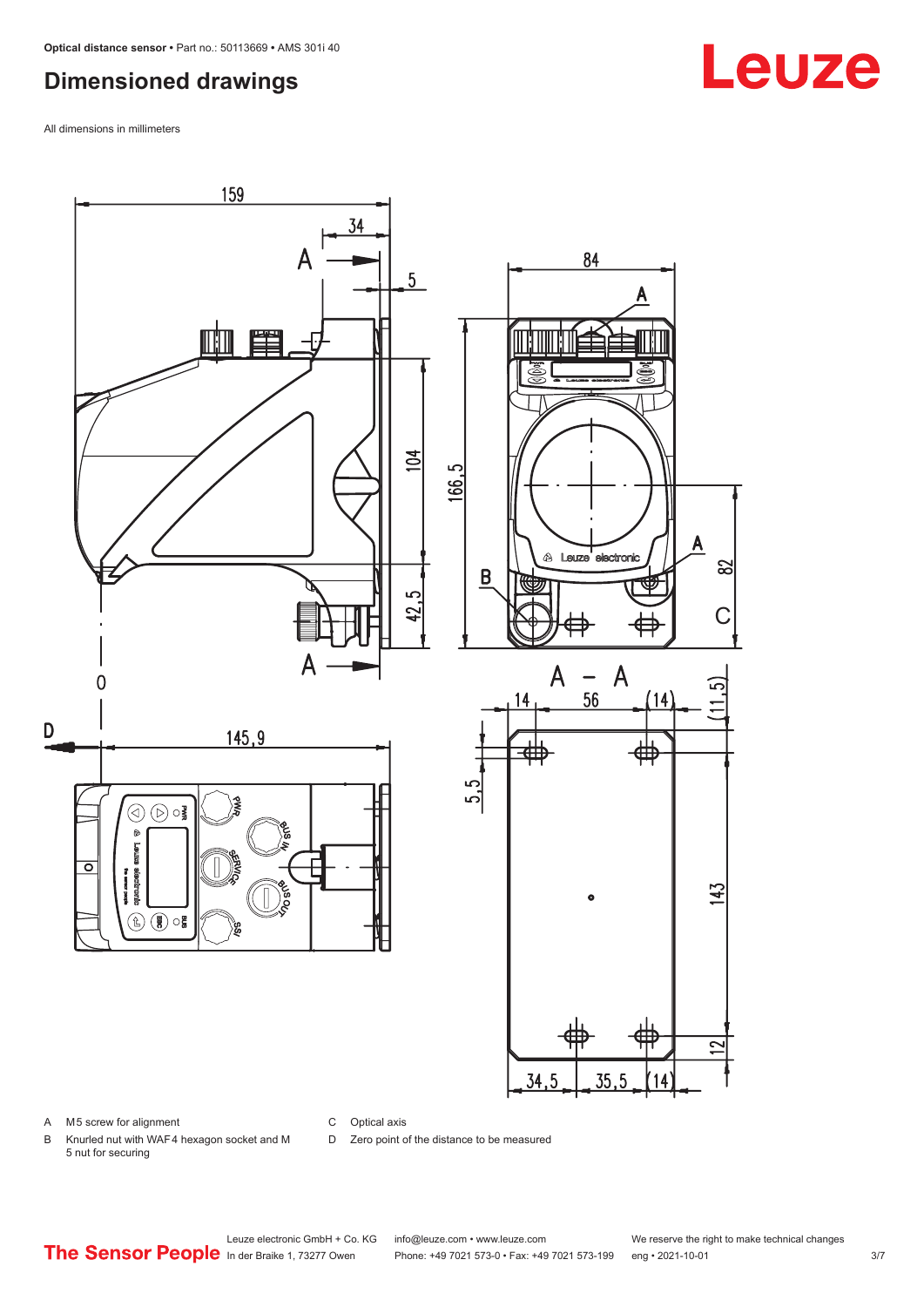# <span id="page-3-0"></span>**Electrical connection**

| <b>Connection 1</b> | <b>BUS IN</b>  |
|---------------------|----------------|
| <b>Function</b>     | <b>BUS IN</b>  |
|                     | Data interface |
| Type of connection  | Connector      |
| <b>Thread size</b>  | M12            |
| <b>Type</b>         | Male           |
| <b>Material</b>     | Metal          |
| No. of pins         | $5 - pin$      |
| Encoding            | B-coded        |

### **Pin Pin assignment**

|   | NC              |
|---|-----------------|
| 2 | <b>RS 485 B</b> |
| 3 | GND 485         |
| 4 | <b>RS 485 A</b> |
|   | FF.             |



#### **Connection 2 BUS OUT**

| <b>Function</b>    | <b>BUS OUT</b> |
|--------------------|----------------|
|                    | Data interface |
| Type of connection | Connector      |
| <b>Thread size</b> | M12            |
| <b>Type</b>        | Female         |
| <b>Material</b>    | Metal          |
| No. of pins        | $5$ -pin       |
| Encoding           | B-coded        |

# **Pin Pin assignment**

| V CC485         |  |
|-----------------|--|
| <b>RS 485 B</b> |  |
| <b>GND 485</b>  |  |
| <b>RS 485 A</b> |  |
| FE              |  |
|                 |  |

#### **Connection 3 PWR**

| <b>Function</b>    | PWR / SW IN / OUT |
|--------------------|-------------------|
|                    | Voltage supply    |
| Type of connection | Connector         |
| <b>Thread size</b> | M12               |
| <b>Type</b>        | Male              |
| <b>Material</b>    | Metal             |
| No. of pins        | $5 - pin$         |
| Encoding           | A-coded           |

## **Pin Pin assignment**

|               | <b>VIN</b>       |
|---------------|------------------|
| <u>?</u><br>- | I/O <sub>1</sub> |
| 3             | GND              |
| 4             | I/O2             |
| 5             | <b>FE</b>        |



# Leuze

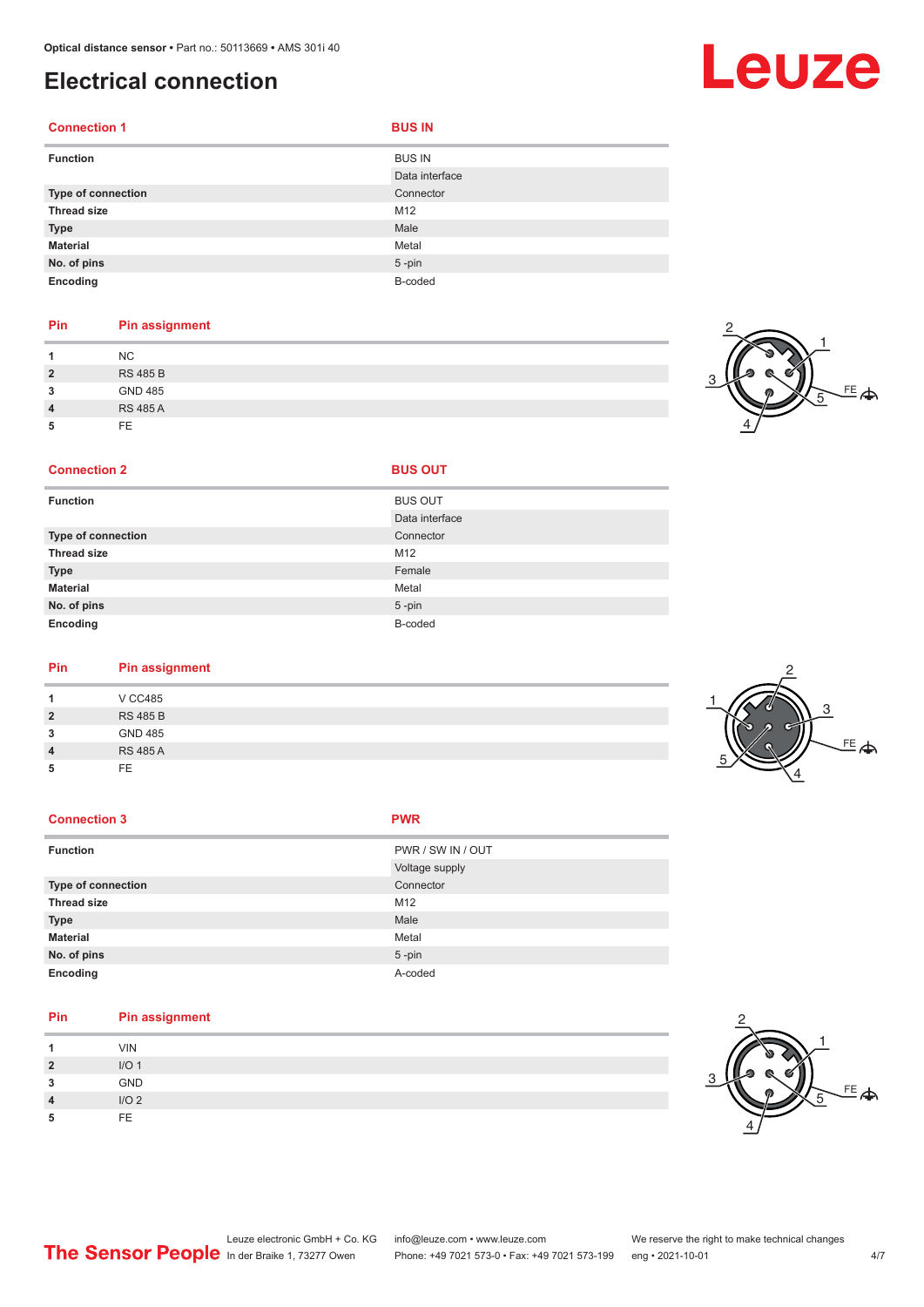# <span id="page-4-0"></span>**Electrical connection**

### **Connection 4 SERVICE**

| <b>Function</b>    | Service interface |
|--------------------|-------------------|
| Type of connection | Connector         |
| <b>Thread size</b> | M12               |
| <b>Type</b>        | Female            |
| <b>Material</b>    | Metal             |
| No. of pins        | $5 - pin$         |
| Encoding           | A-coded           |

| Pin            | <b>Pin assignment</b> |  |
|----------------|-----------------------|--|
| 1              | n.c.                  |  |
| $\overline{2}$ | <b>RS 232-TX</b>      |  |
| 3              | <b>GND</b>            |  |
| $\overline{4}$ | <b>RS 232-RX</b>      |  |
| 5              | n.c.                  |  |



# **Operation and display**

| LED         |            | <b>Display</b>          | <b>Meaning</b>                                                              |
|-------------|------------|-------------------------|-----------------------------------------------------------------------------|
|             | <b>PWR</b> | Off                     | No supply voltage                                                           |
|             |            | Green, flashing         | Voltage connected / no measurement value output / initialization<br>running |
|             |            | Green, continuous light | Device OK, measurement value output                                         |
|             |            | Red, flashing           | Device OK, warning set                                                      |
|             |            | Red, continuous light   | No measurement value output                                                 |
| $2^{\circ}$ | <b>BUS</b> | Green, flashing         | Device ok, initialization phase                                             |
|             |            | Green, continuous light | Data transmission active                                                    |

## **Part number code**

Part designation: **AMS 3XXi YYY Z AAA**

| <b>AMS</b>  | <b>Operating principle</b><br>AMS: absolute measurement system                                                                                                                                                                                        |
|-------------|-------------------------------------------------------------------------------------------------------------------------------------------------------------------------------------------------------------------------------------------------------|
| 3XXi        | Series/interface (integrated fieldbus technology)<br>300i: RS 422/RS 232<br>301i: RS 485<br>304i: PROFIBUS DP / SSI<br>308i: TCP/IP<br>335i: CANopen<br>338i: EtherCAT<br>348i: PROFINET RT<br>355i: DeviceNet<br>358i: EtherNet/IP<br>384i: Interbus |
| <b>YYY</b>  | <b>Operating range</b><br>40: max. operating range in m<br>120: max. operating range in m<br>200: max. operating range in m<br>300: max. operating range in m                                                                                         |
| z           | <b>Special equipment</b><br>H: With heating                                                                                                                                                                                                           |
| <b>AAA</b>  | Interface<br>SSI: with SSI interface                                                                                                                                                                                                                  |
| <b>Note</b> |                                                                                                                                                                                                                                                       |



 $\%$  A list with all available device types can be found on the Leuze website at www.leuze.com.

Leuze

Leuze electronic GmbH + Co. KG info@leuze.com • www.leuze.com We reserve the right to make technical changes<br>
The Sensor People in der Braike 1, 73277 Owen Phone: +49 7021 573-0 • Fax: +49 7021 573-199 eng • 2021-10-01

Phone: +49 7021 573-0 • Fax: +49 7021 573-199 eng • 2021-10-01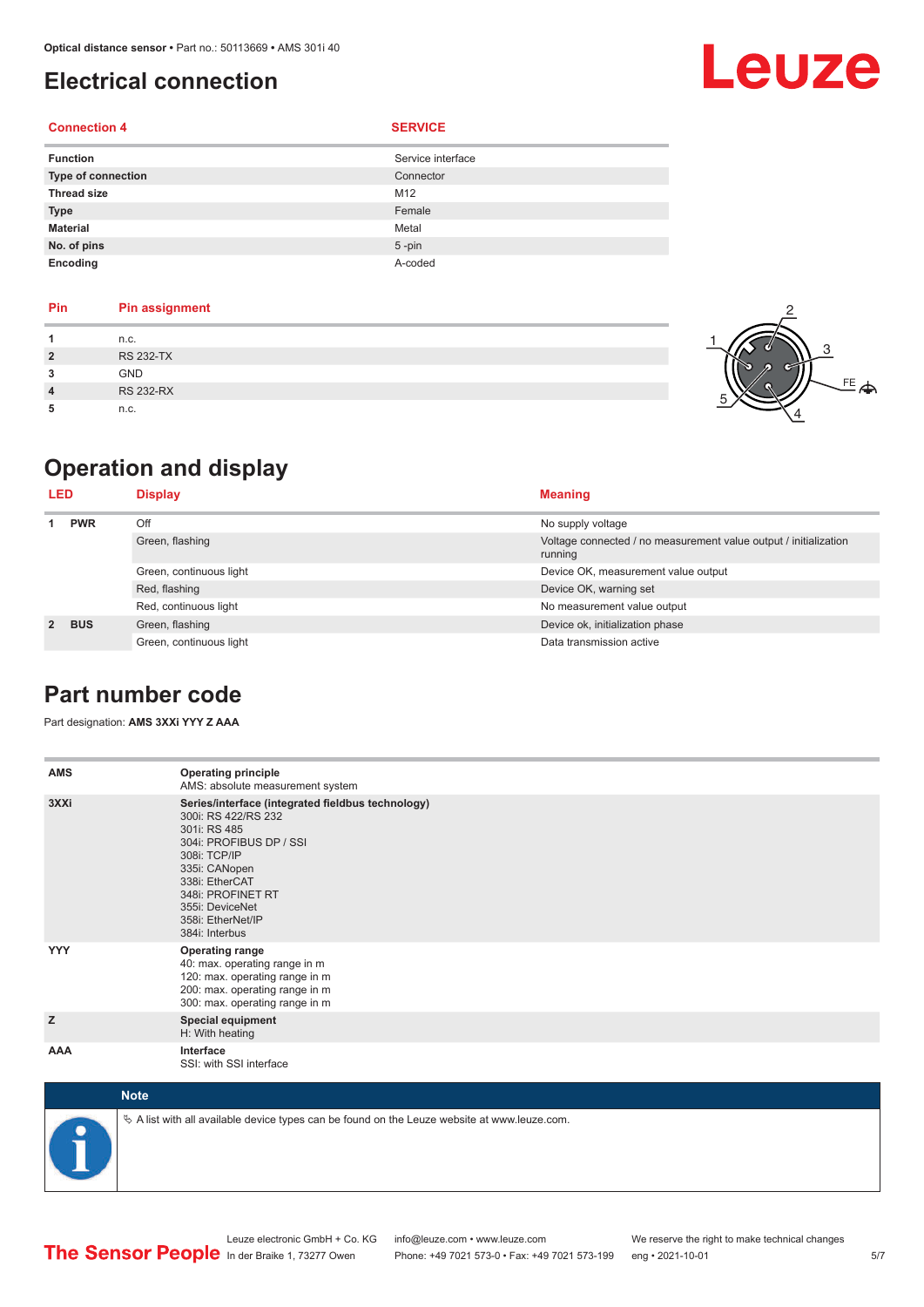## <span id="page-5-0"></span>**Notes**

Leuze



#### **Observe intended use!**

- $\ddot{\phi}$  This product is not a safety sensor and is not intended as personnel protection.
- $\&$  The product may only be put into operation by competent persons.
- $\%$  Only use the product in accordance with its intended use.



#### **NOTE**

**Affix laser information and warning signs!**

Laser information and warning signs are affixed to the device. In addition, self-adhesive laser information and warning signs (stick-on labels) are supplied in several languages.

- ª Affix the laser information sheet to the device in the language appropriate for the place of use. When using the device in the US, use the stick-on label with the "Complies with 21 CFR 1040.10" note.
- ª Affix the laser information and warning signs near the device if no signs are attached to the device (e.g. because the device is too small) or if the attached laser information and warning signs are concealed due to the installation position.
- ª Affix the laser information and warning signs so that they are legible without exposing the reader to the laser radiation of the device or other optical radiation.

# **Further information**

- For UL applications, use is only permitted in Class 2 circuits in accordance with the NEC (National Electric Code).
- Use as safety-related component within the safety function is possible, if the component combination is designed correspondingly by the machine manufacturer.